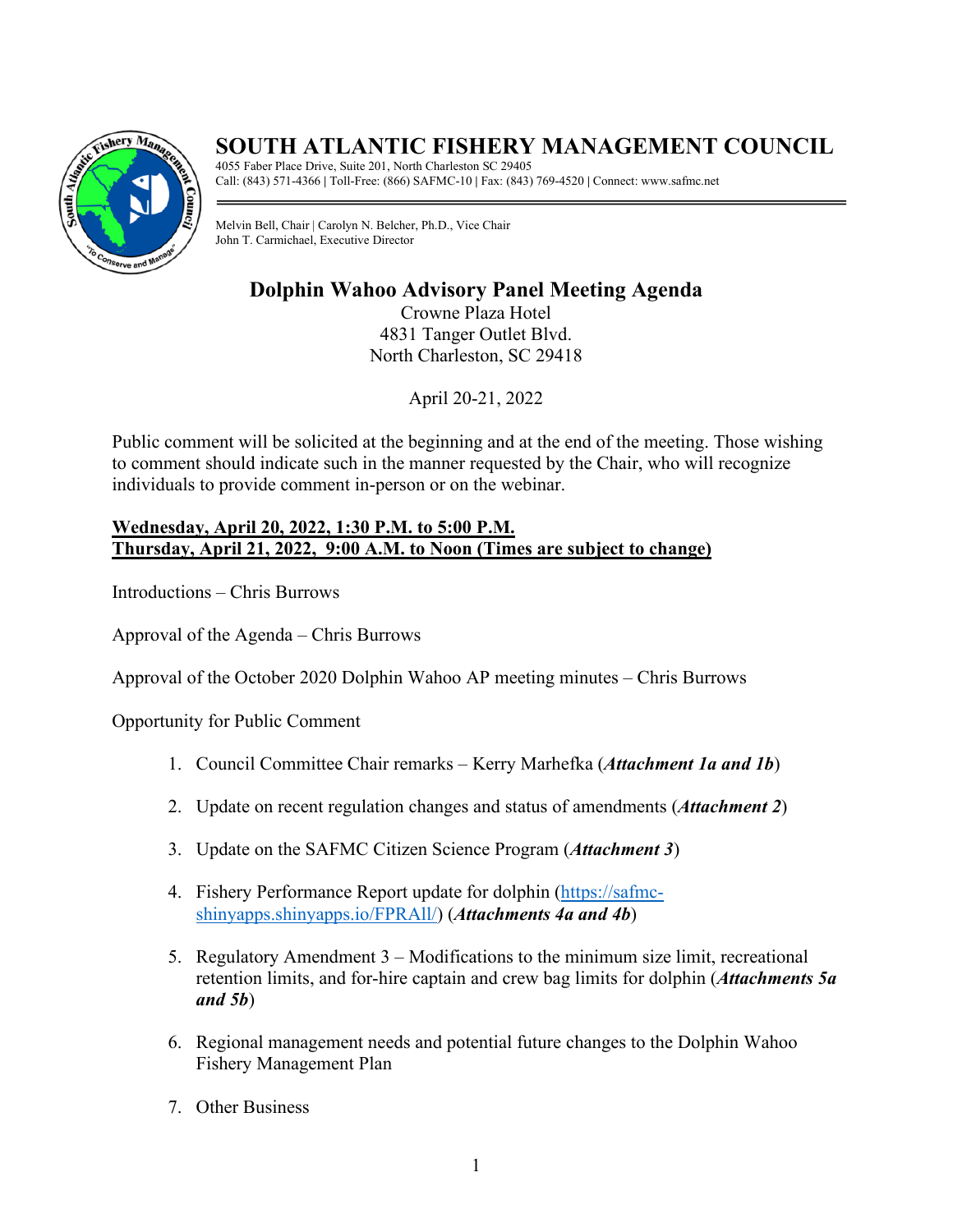- a. Discussion on NMFS Observer Program and Commercial Discard Logbook
- b. Discussion on communication preferences of the AP
- c. Next meeting

Opportunity for Public Comment

#### Adjourn

#### **Advisory Panel Members**

Brice Barr James "Chip" Berry Richard DeLizza Robert Frevert Richard Harris **Earl Harris**, Jr. Glenn Hopkins Jay Kavanagh Dan Owsley Tim Scalise Rom Whitaker III Charles Yeomans Bill Richardson John Nappo Randall Morgan Michael Plaia

Chris Burrows, Chair Jonathon Reynolds, Vice Chair

### **Attachment:**

**Attachment 1a:** Dolphin Wahoo Committee Report September 2021 **Attachment 1b:** Dolphin Wahoo Committee Report March 2022 **Attachment 2:** Update on recent regulation changes and status of amendments **Attachment 3:** Presentation slides for the update on the SAFMC Citizen Science Program **Attachment 4a:** Dolphin Fishery Performance Report discussion questions **Attachment 4b:** April 2017 Dolphin Fishery Performance Report **Attachment 5a:** Regulatory Amendment 3 Discussion Document **Attachment 5b:** Updated Goals and Objectives of the Dolphin Wahoo Fishery Management Plan

**Staff Lead:** John Hadley [\(john.hadley@safmc.net\)](mailto:john.hadley@safmc.net)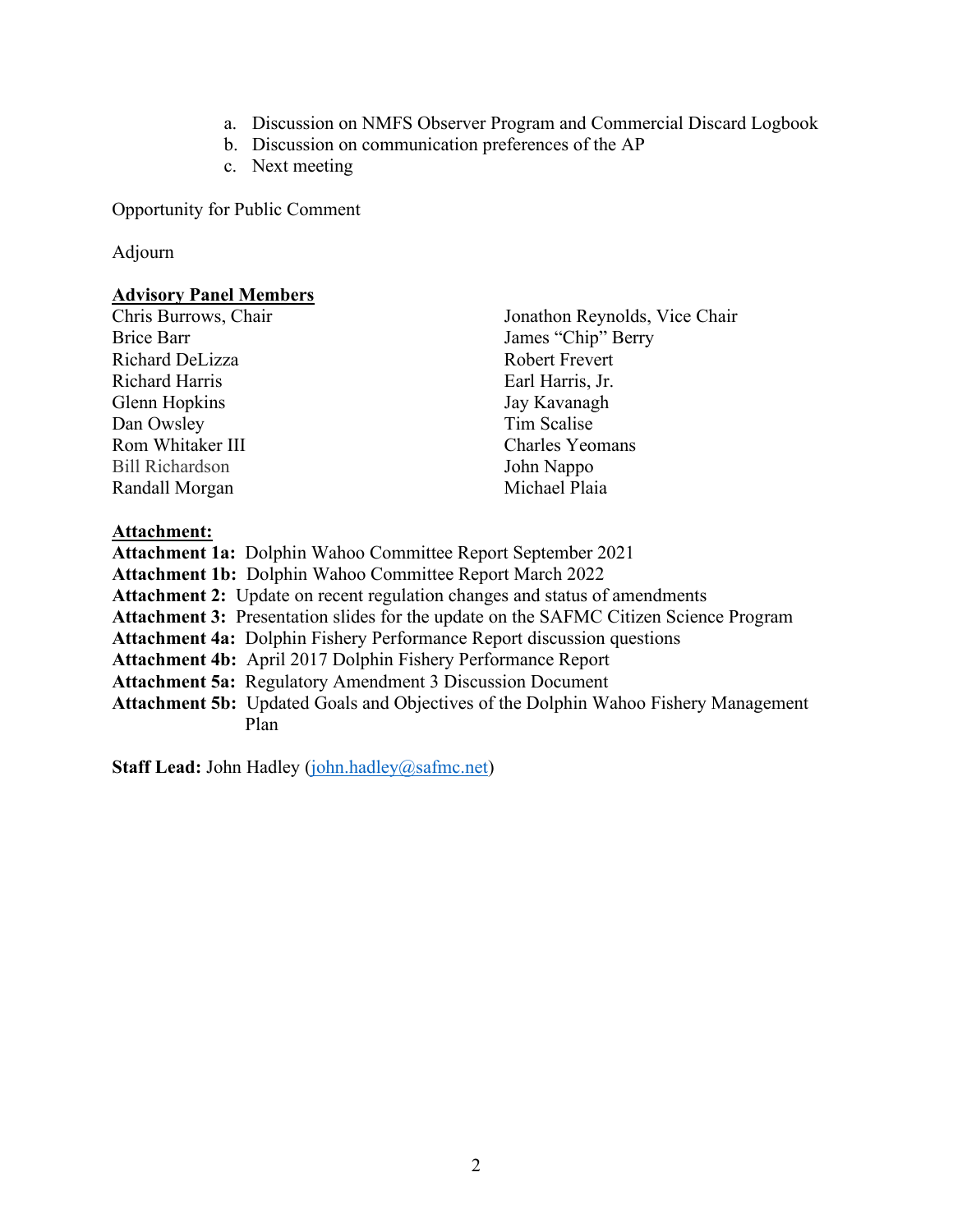# **OVERVIEW Dolphin Wahoo Advisory Panel**

After introductions, the advisory panel (AP) will approve minutes from the October 2020 meeting and the agenda for the April 2022 meeting. This will be followed by an opportunity for public comment.

- 1. **Council Committee Chair remarks (***Attachments 1a and 1b***) Description:** Kerry Marhefka, Chair of the Dolphin Wahoo Committee for the South Atlantic Fishery Management Council (SAFMC), will provide opening remarks for the Dolphin Wahoo AP. **Requested AP action:** None.
- 2. **Update on recent regulation changes and status of amendments (***Attachment 2***) Description:** John Hadley, SAFMC staff, will update the AP on the status of recent and developing Council actions, regulations changes, and other related efforts including:
	- Dolphin Wahoo Amendment 12 (Bullet Mackerel and Frigate Mackerel as Ecosystem Component Species)
	- Dolphin Wahoo Amendment 10 (Revise Dolphin and Wahoo catch levels and management measures)
	- Dolphin Wahoo Regulatory Amendment 3 (Modifications to the minimum size limit, recreational retention limits, and for-hire captain and crew bag limits for dolphin)
	- Potential changes to the pelagic longline fishery and the updated Biological Opinion for the Dolphin Wahoo fishery
	- Recent actions by the Florida Fish and Wildlife Conservation Commission that reduce recreational retention limits for dolphin in state waters

**Requested AP action:** None.

## 3. **Update on the SAFMC Citizen Science Program (***Attachment 3***)**

**Description:** Julia Byrd, SAFMC staff, will provide an update program activities and recent efforts of the [SAFMC's Citizen Science Program.](https://safmc.net/citizen-science-program/) Projects currently underway include FISHstory and [SAFMC Release.](https://safmc.net/cit-sci/safmcrelease/) FISHstory uses historic dock photos to document species and length composition data in the charter and headboat fisheries from the 1940s-1970s prior to when dedicated catch monitoring programs began. SAFMC Release works with commercial, for-hire, and recreational fishermen to collect information on discards using a mobile app. This project originally started by collecting information on scamp, but has recently expanded to include other shallow water grouper species and will also soon include red snapper.

**Requested AP action**: Provide input as appropriate.

4. **Fishery Performance Report for dolphin (**[https://safmc-shinyapps.shinyapps.io/FPRAll/;](https://safmc-shinyapps.shinyapps.io/FPRAll/) *Attachments 4a and 4b*)

**Description:** With input from the APs, Fishery Performance Reports (FPRs) have been developed for several fish species managed by the South Atlantic Fishery Management Council. The intent of the FPRs is to assemble information from AP members' experience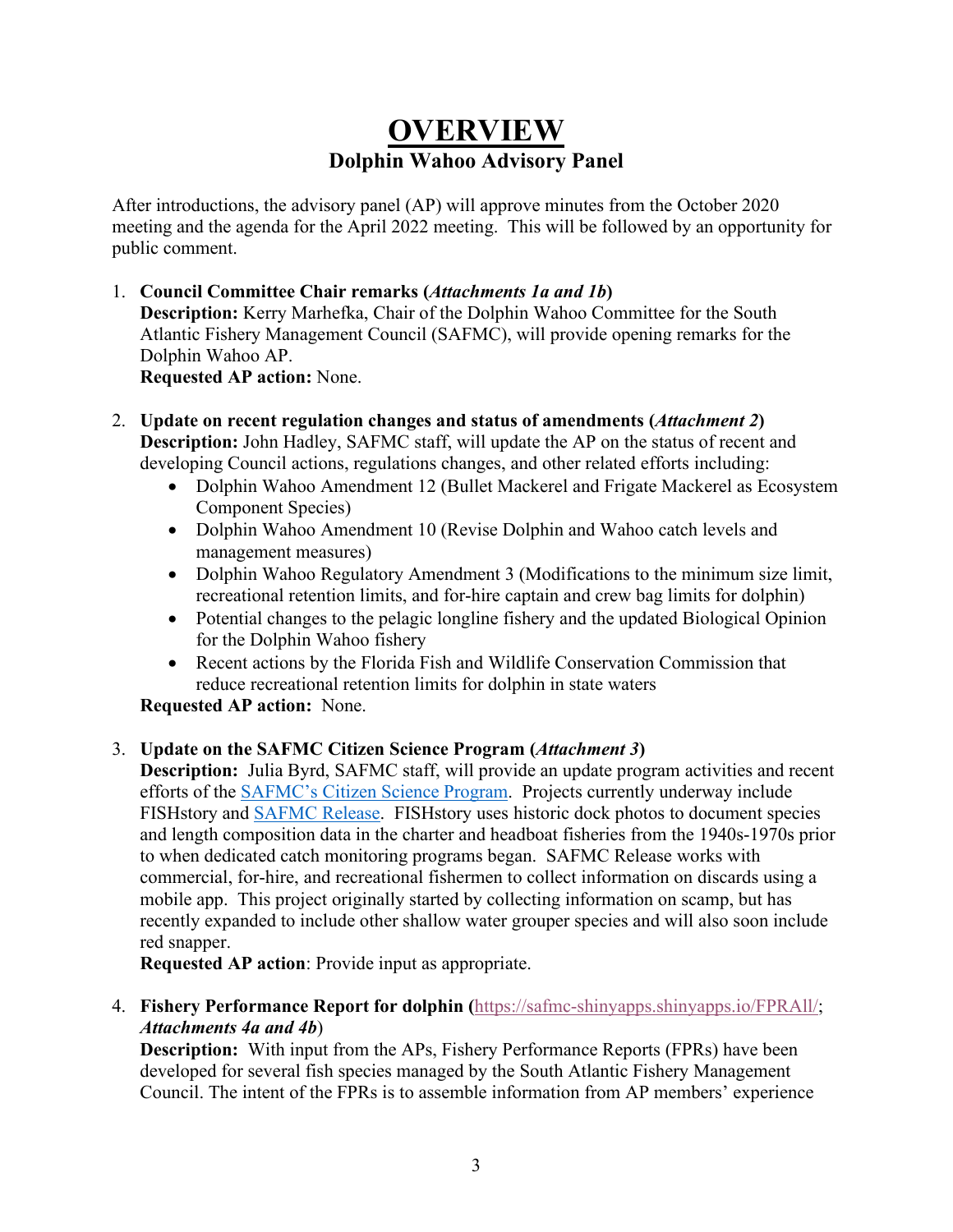and observations on the water and in the marketplace to complement scientific and landings data. The FPR will be provided to the Council to assist in their discussions on the need for management actions and potential implications of such actions.

Using an online application, John Hadley, SAFMC Staff, will provide an overview of dolphin landings trends and other background information.

**Requested AP action**: Work through the provided discussion questions to develop a new FPR for dolphin.

### 5. **Regulatory Amendment 3 - Modifications to the minimum size limit, recreational retention limits, and for-hire captain and crew bag limits for dolphin (***Attachments 5a and 5b)*

**Description**: Regulatory Amendment 3 contains actions that would potentially increase the applicable geographic range of the 20 inch minimum size limit for dolphin, modify recreational bag and vessel limits for dolphin, potentially with varying limits by mode (i.e. private vessels, charter vessels, and headboats), and reduce or remove captain and crew bag limits for dolphin onboard charter vessels. The amendment is in the early stages of development. It was approved for scoping at the Council's March 2022 meeting, but scoping will not occur until after the Council's next review of the amendment at their June 2022 meeting in Key West, Florida.

John Hadley, SAFMC staff, will review the recently updated goals and objectives of the Dolphin Wahoo FMP, familiarize the AP on the status of Regulatory Amendment 3, and work through the provided decision document for the amendment to gather the AP's comments and recommendations for the actions being considered. **Requested AP action**: Provide feedback and recommendations on management measures being considered for dolphin.

- 6. **Regional management needs and potential future changes to the Dolphin Wahoo fishery Description**: The SAFMC is the primary management body for the Dolphin Wahoo fishery along the entire Atlantic coast. Given this wide geographic range, the fishery occurs at different times of the year in different regions and involves a diverse set of fishery participants with varying goals as to what makes for a "successful" trip. The diverse nature of the fishery paired with apparent recent shifts in migratory patterns and regional abundance may necessitate the Council addressing regional needs of the fishery where appropriate. Such needs may include varying recreational and commercial retention limits, access to permits, and other measures that address changes in the fishery. Council staff will brief the AP on upcoming initiatives and gather the AP's initial recommendations on the need for regional management or other management changes in the Dolphin Wahoo fishery. **Requested AP action**: Provide feedback and recommendations on the need for regional management and other potential management changes that should be considered for the Dolphin Wahoo fishery. Discussion questions are as follows:
	- a. Are there specific management topics where the Council should consider a regional management approach for dolphin or wahoo?
		- i. Varying recreational or commercial retention limits?